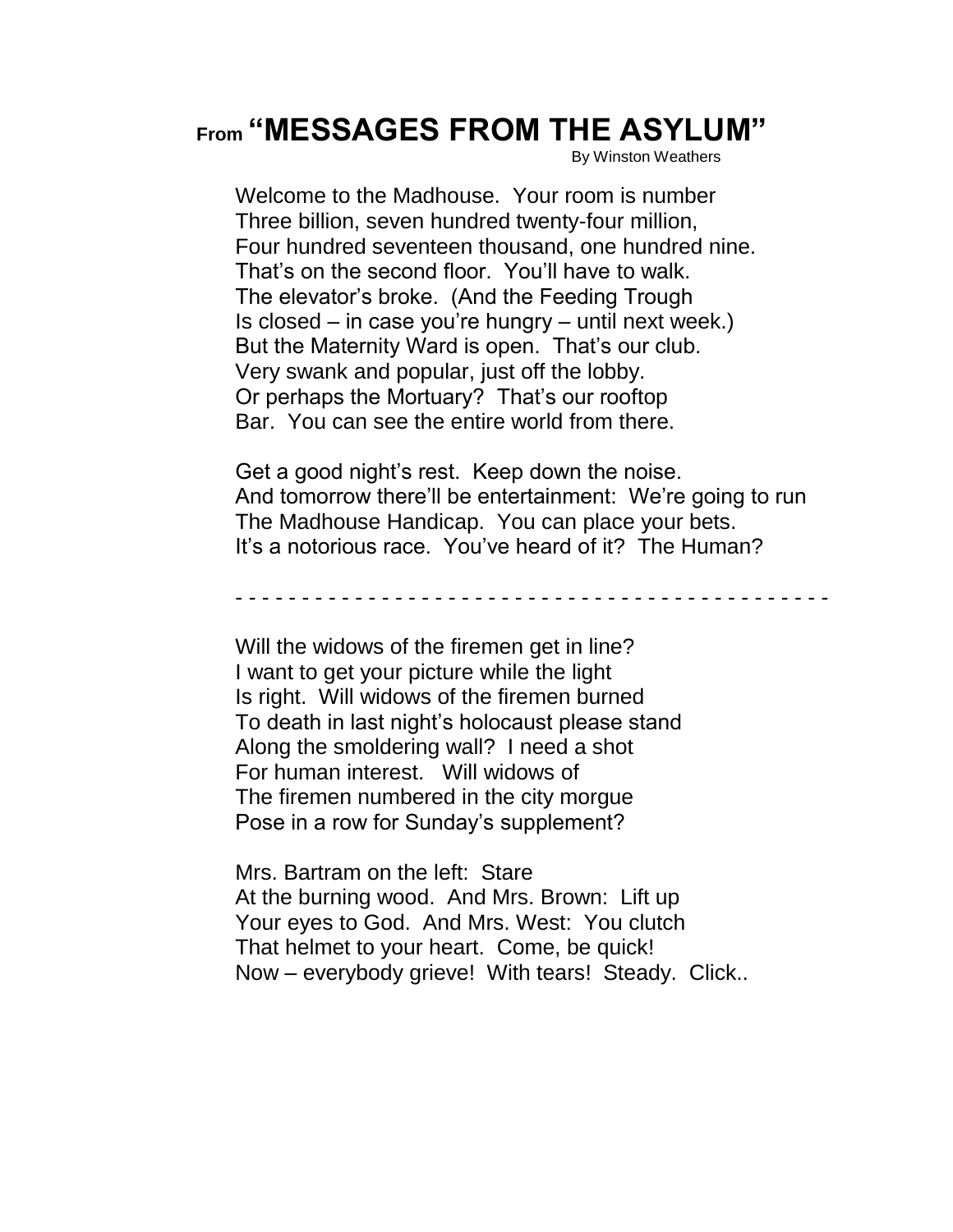Dear God. I thank Thee for Thy holy gifts. First, for gravity. We pushed old Thompkins Off the roof. He was about to squeal. Thanks to Thy immutable laws, he took A fatal spill. Second, for the germs That carried Mrs. Finklestein away And left us with no social worker for One glorious summer. Third, for deep and dark Instincts in the human blood that made Patrick O'Hara's game of murder, rape, And torture come off so well – with natural grace. And fourth, for all our clever minds: we build Guillotines in basement rooms and slice Off chicken heads, for fun, on rainy afternoons.

- - - - - - - - - - - - - - - - - - - - - - - - - - - - - - - - - -

To celebrate the end of the world we shall have A parade. Please line up. Two by two. Yes. Just like the other time. We'll need

Two men. Two women. Two dogs. Two cats. Two birds. Two Australians. Two hippopotami. Two musicians. Two eschatologists. Two hemophiliacs. Two Republicans. Two aardvarks. Two college sophomores. Two coquettes. Two chiropractors. Two banana trees. Two air conditioners. Two nudists. And two High school principals. Now we shall march, Singing, into the waiting structure. Nope! It's not an ark! (Would you believe a slaughter house?)

- - - - - - - - - - - - - - - - - - - - - - - - - - - - - - - - - - - - - - - -

Will you rub my brain? It aches today. Thank you. Not too hard, of course. My brain's A human one: on the brittle side. A little on the left  $-$  yes  $-$  that's right! Softly scratch. That's where I keep desires.